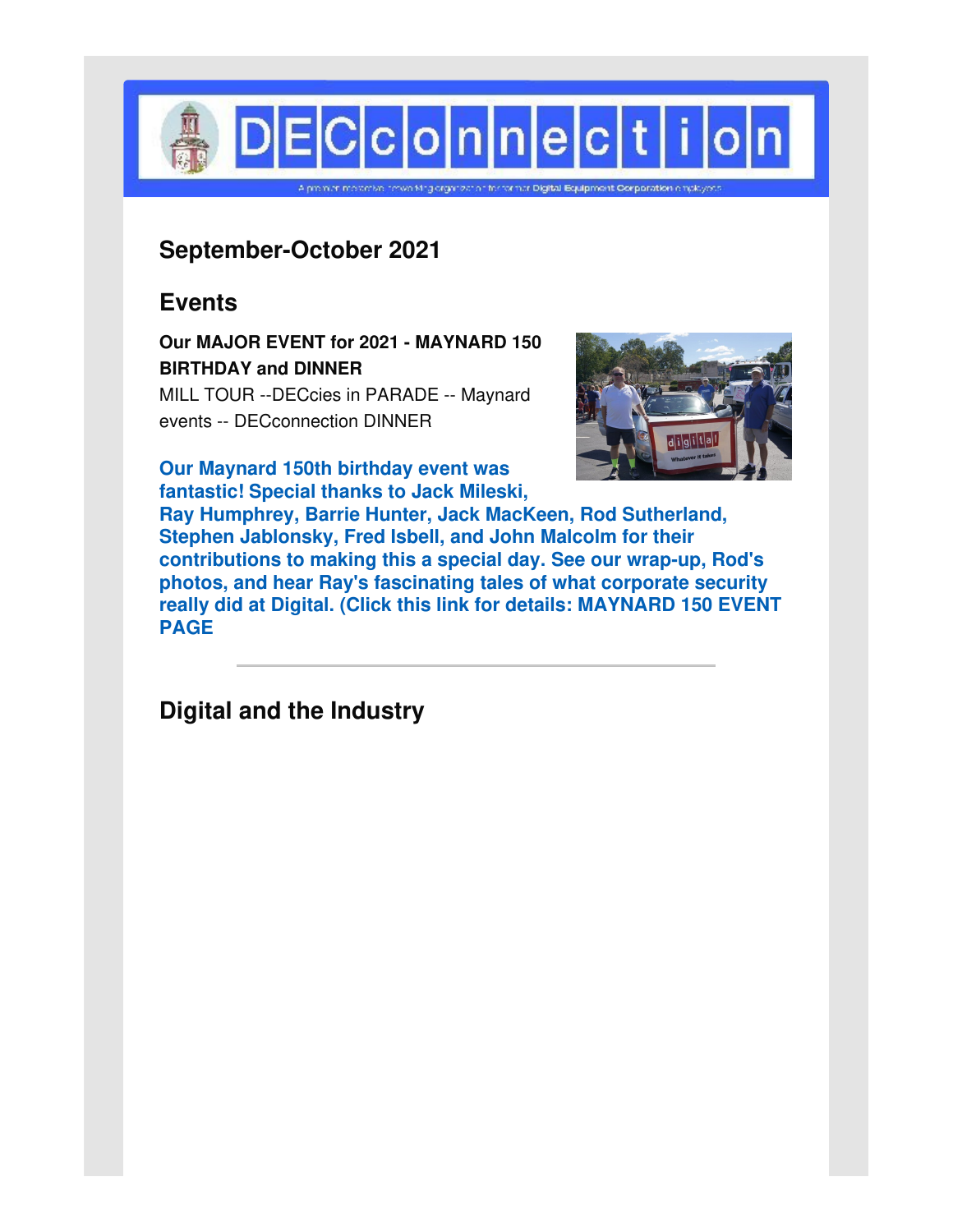1. Calling all Zooming engineers! If you'd be interested in our holding occasional zoom sessions with designated Digital engineering speakers (volunteers among you, or suggested by you), please let us know. We're thinking calls of 30 minutes, 15-20 mins. for talk followed by 10-15 mins. of discussion/reminiscing. Email info@decconnection.org to indicate interest, volunteer to speak, or offer suggestions. Thanks to Bob Anundson for this idea.

### 2. Questions from Cyberspace

I'm not a member or a past employee, but was directed to this organization for possible answers to the below questions:

Does anyone, by chance, know who actually wrote the original PDP-5/PDP-8 floating point packages?

Stan Rabinowitz pointed me to Steve Wellcome who believes the *earliest* DEC employees wrote them. Steve mentioned Larry Portner, Jim Scanlon, Dick Palmer, and Dick Clayton as possible authors.

Does anyone know if any of these guys were the actual authors, or better yet, know any of them well enough to ask them about this question (if they are still with us)? Thanks, Bob Vines - email bobvines00@gmail.com

#### **Digital Retiree Benefits Updates**

1. HP Inc. entered into an agreement to purchase a group annuity contract from Prudential to transfer \$5.2 billion in U.S. pension plan liabilities. We believe it potentially will be beneficial for those who still have DEC Defined Benefit Plans at HP to be guaranteed by Prudential rather than the HP general account. 2. It is the yearly time to select retiree health insurance options. Though HP is featuring the Aon Health Care exchange, remember that once you leave the slightly subsidized corporate Harvard Pilgrim/Tufts Plans (now merged), you can't return. If you do decide to go through Aon, then your choice will be either an advantage plan or supplement plan. You might want to look at the Medicare notes from our last seminar posted under "special topics" in the left column of the front page of our website. You are essentially now in the retail world choosing a healthcare program.

## **DEC Connection Member News**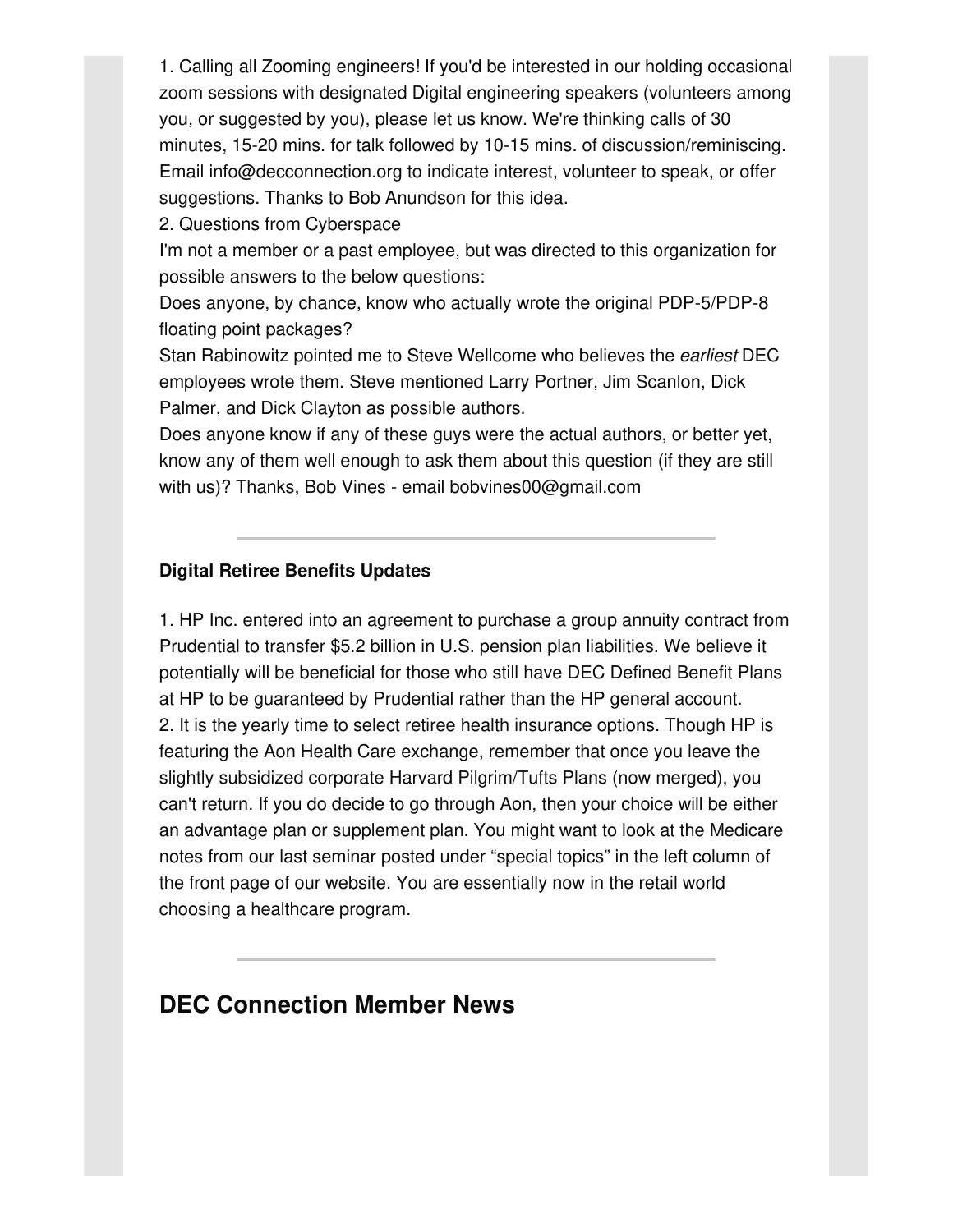Welcome to our new and renewing members during August and September: Stephen and Lois Adrian (MA), Curt Anderson (CO), Will Anderson (VT), Nicole Burkel (MA), Bill Cox (NJ), Bruce Dillingham (TN), Brian Edwards (MA), Royce Fuller (MA), Ed Furilla (MA), Les Goldman (FL), Jim Higgins (MA), Ann Hurd (MA), Maureen Johnson (MA), Don and Michelle LaBelle (MA), Richard Lary (CO), Jo Ann Masula (FL), Anthony Mongillo (CT), Anne Murphy Nault (WI), Maria Navedo (MA), Dian Pekin (MA), Alice Phalen (MA), John Rosala (MA), Jan Shineman (MA), Andrea Starr (MA), Leanne Woods Leonard (FL), Patricia O'Donnell (IL), Eugene Redner (MA), Tom Vallas (ME), Rick Watson (FL), and Deb Williams (MA).



Please RENEW your membership if you're due members check the Member Service Center (instructions below). Other readers, if you are enjoying our e-newsletters please consider joining and sending in a brief update on your activities for our newsletter. Here is how to join

or renew:

## **Membership Renewal Procedure**

\* Click link to see if your membership is current in our [Member](http://www.decconnection.org/msclogin.php) Service Center and pay online with a credit card. If you have paid dues since 2010 you will be there - use the email address we have on file - no leading or trailing spaces email ava@decconnection.org for help.

\* You can also join us (or renew) at Join the DEC [Connection](http://www.decconnection.org/join-online.htm) online!

\* You can send personal checks made out to DEC Connection to Nancy Kilty, 33 Forest St. Unit 416, Lexington MA 02421.

\* If you prefer to use your PayPal account directly (not via our website), use our payment address: registrations@decconnection.org - do NOT use any Board member's personal email address.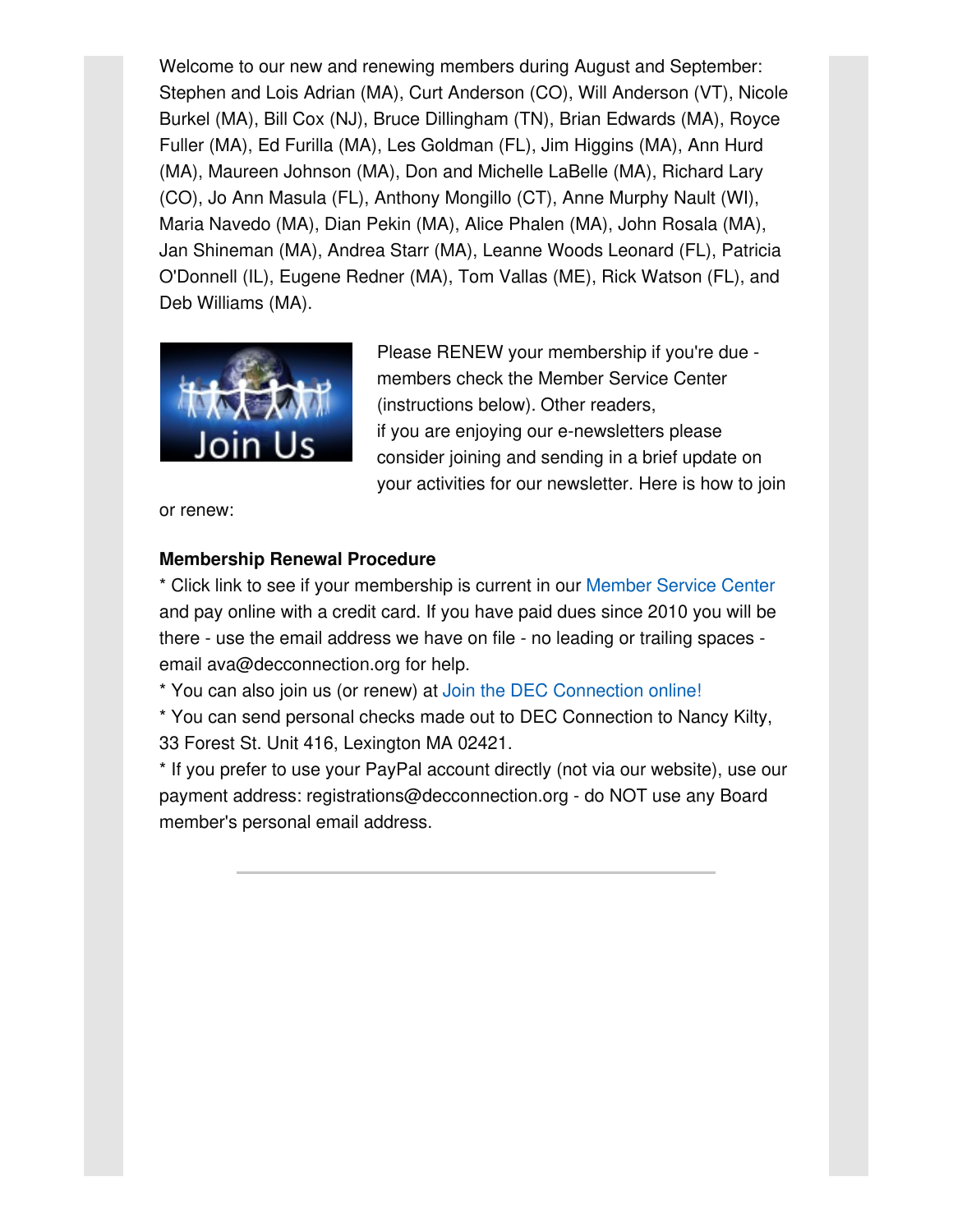**Member Newsbytes**: Please send your personal news updates to info@decconnection.org. We need your participation to provide an interesting and relevant newsletter for our readers. Thank you!

▪ **Will Anderson** retired a few years ago from his career started at Digital as a software development manager, and splits his time between coastal Maine in the summer and Vermont in the winter(!) with his wife Juliana. wcanderson@verizon.net

**Example 1 Gioria Roe** writes: I enjoyed the picnic at Kimball's recently and hope to march in the parade in Maynard in September. My career of 42 years in Human Resources started at Digital in the early 70s on Thompson St. then on to Parker St. in Maynard. I enjoyed various jobs within HR/Employment/Employee Relation for about 14 years in the 70s and 80s leaving in the early 90s. I continued in Human Resource jobs at BAE, Nortel Networks, Right Management Consultants, and Raytheon until I retired in 2015 from Raytheon. We've continued to live in Boxborough doing upgrades to our house and gardening. I help with childcare for my 2 young grandsons who live locally. My husband Ted & I have also traveled primarily in Europe & Great Britain upon retirement. I enjoyed singing and leading a group of youth singers in our local UCC Boxborough church. I look forward to when we can return to singing and traveling again some day. gloria.a.roe@gmail.com

▪ **Curt Anderson** writes: I am doing well in Colorado and loving it. My wife and I moved here (Broomfield) from the Houston area about 3-1/2 years ago. I'm staying busy playing lots of tennis, biking, and working for the Colorado Rockies during the baseball season. Sorry to miss all the upcoming Maynard fun events. Please pass my regards to my old OIS comrades. Curt6305@comcast.net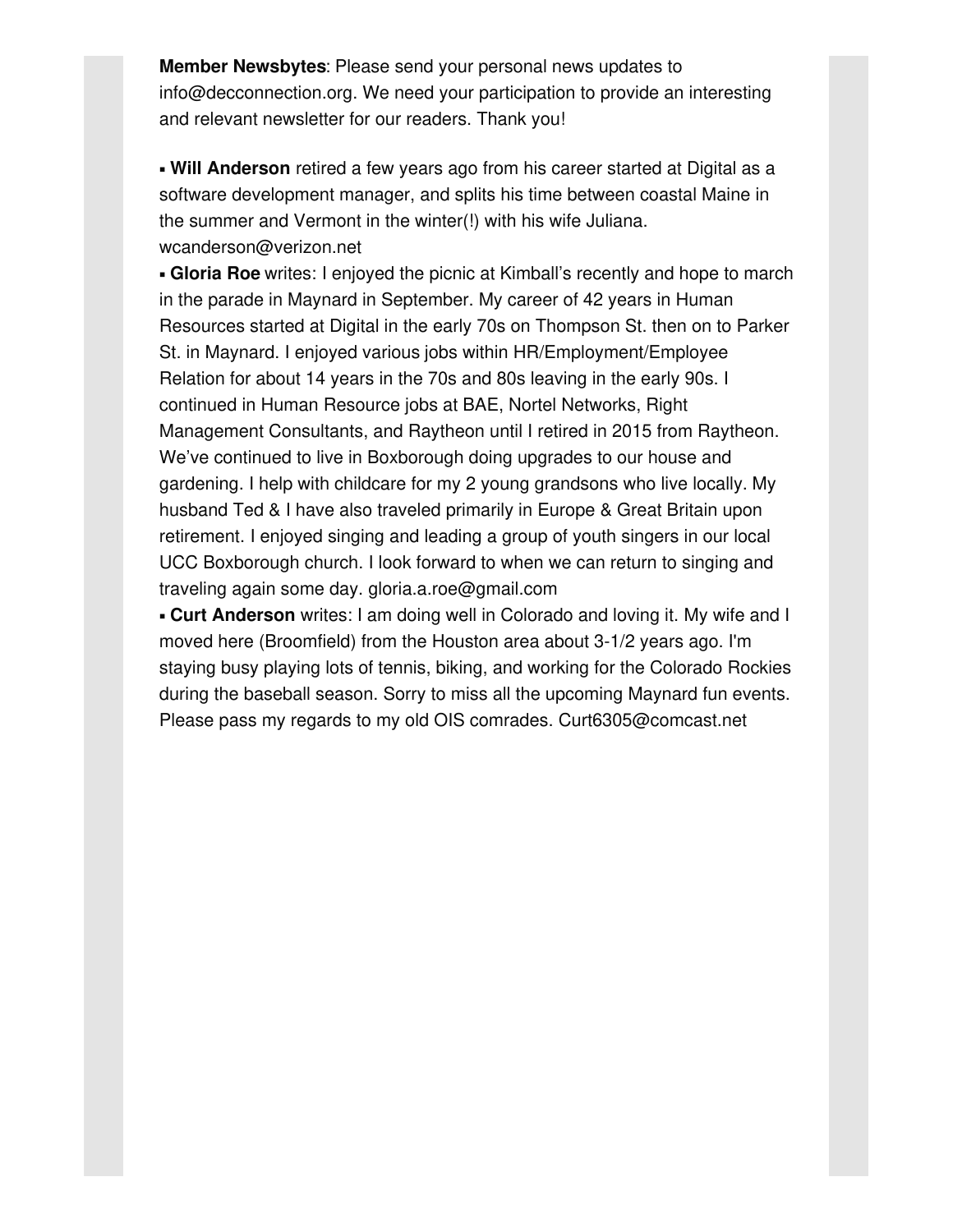▪ From **Fred Isbell**: If you can, please support my JDRF bike ride on 9-25-21 – details at https://www2.jdrf.org/site/TR?



fr id=8386&s participantTrID=8386&pg=personal&px=11685840 I will be riding from my home in Maynard to Acton, Westford, Carlisle, Bedford, and via the Minuteman Bikeway to Cambridge and Belmont, and coming back the same way and going through Concord, Acton, Boxboro, and Stow to end up back in Maynard - 75 miles. Great cause – my daughter Katie was diagnosed with T1 Diabetes at age 14; she's now a first-year law student at Northeastern (where she got her undergrad degree in journalism), and this is my 5th ride in 6 years in her honor. fmisbell@comcast.net {Ed. note - that's also Fred holding the left side of the Digital banner at the Maynard 150 parade, in photo at top of newsletter.}

## **Sad News Department**

Sadly, we were informed of these deaths of former Digital employees since last newsletter. Our condolences go out to friends and families of:

- \* Michael D. Leis, Framingham MA, 11 September 2021
- \* Ruth Ellen Daugherty, 74, Colorado Springs, 7 September 2021
- \* William (Bill) R. Demmer, 87, Bonita Springs FL, 5 August 2021
- \* Daniel T. Smith, 75, Jacksonville FL, 2 August 2021
- \* Melvin Arsenault, 86, Gloucester MA, 24 June 2021
- \* David N. Adoretti, 72, Sterling MA, 18 June 2021

Details are on our [Memorial](http://www.decconnection.org/memorials.htm) Page.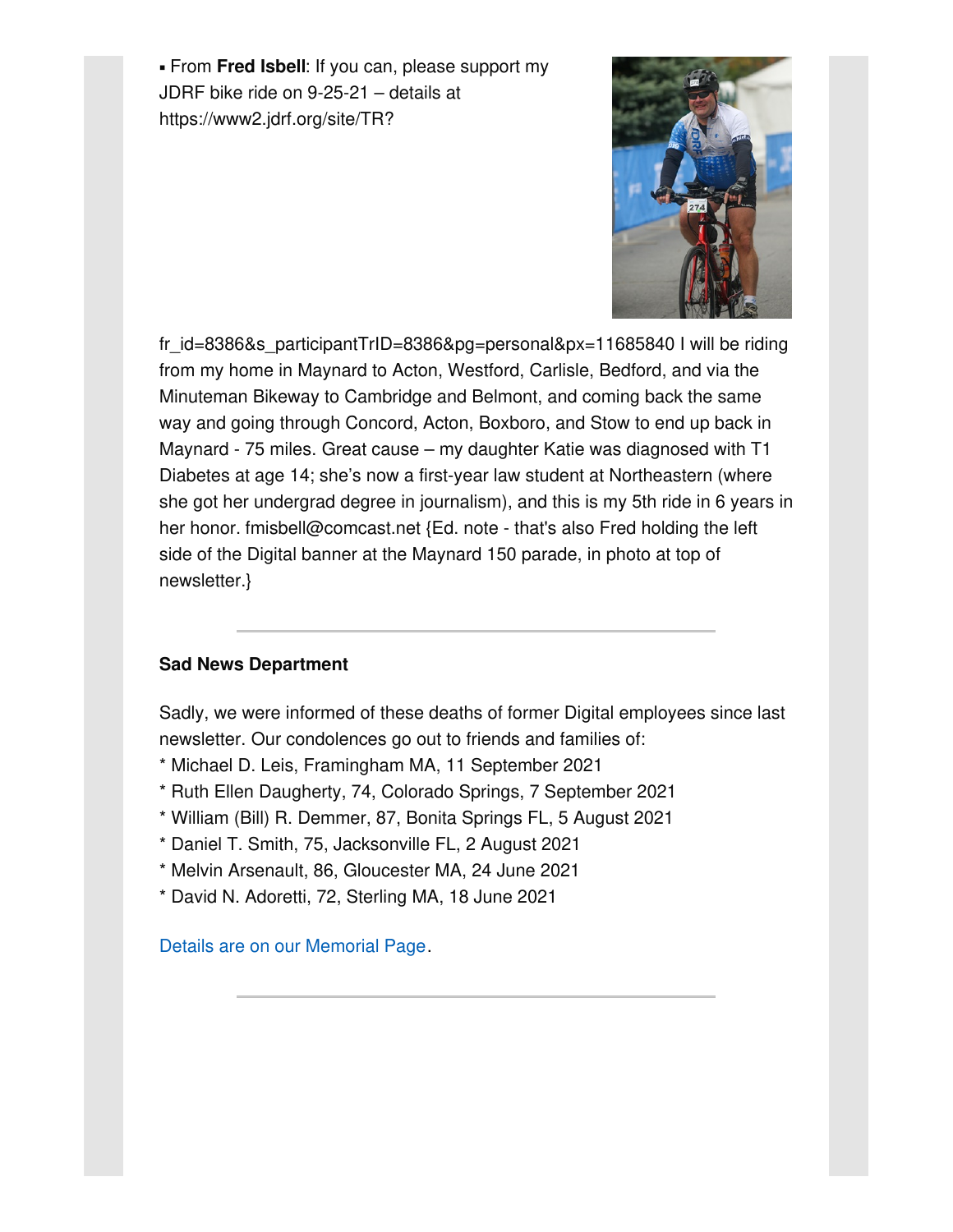NOTE TO OUR READERS: Please do not be concerned if, when clicking on a link in this email, your browser or antivirus program tells you that you are attempting to visit a dangerous or unsafe web address. Many browsers now flag any site without an SSL certificate (i.e., encryption) as unsafe (it's not). When you purchase tickets through our website, we transfer you to the PayPal website, which DOES use SSL encryption software.

# **Website [Features](http://www.decconnection.org) and Updates**

▪ **Topics of Interest** tab: We've added a button on the left-hand menu that takes you to articles that have appeared in past newsletters. Here are some sample topics: Medicare Seminar & Research - 6/20; AON Exchange Feedback from retirees - 10/18; Harvard Business School's Baker Library (Ken Olsen Collection); and, David Mark's series of 11 articles on Digital - 11/19-3/20 • Where to Donate your Digital [Equipment](http://www.decconnection.org/DECdonations.htm) gear

• The PBS video of the documentary about Ken and the history of DEC, **Digital\_Man/Digital\_World**, is available online at

### Digital [Man/Digital](https://www.pbs.org/video/digital-man-digital-world/) World

It's a wonderful hour-long nostalgia trip. Enjoy! **.** Another URL to watch same documentary on your computer is: <http://video.wfyi.org/video/2282149336/>



**. Use your MEMBER [SERVICE](http://www.decconnection.org/msclogin.php) CENTER! Use the gold Member Login button if** you have paid dues since 2010. There are queries to find members in your area, and forms to submit to update your profile, send your news, DEC stories, and business listings for our public online yellow pages. You can check your dues status and renew your membership online. You can email a small photo for your profile, and send info for articles such as Featured Entrepreneur.

▪ **[DEC Stories]** submitted by our members and readers - We are still collecting your unusual, humorous or just favorite DEC stories. Email them to info@decconnection.org. [Click](http://www.decconnection.org/stories.htm) on this link.

- **Featured Member [Entrepreneur](http://www.decconnection.org/entrepreneur.htm)** Email info@decconnection.org with details
- 2-3 paragraphs about your business and your photo.
- If you need info about your**Digital defined benefit plan/retirement**, start by calling the HP Retirement Services Center at Fidelity: 1- 800-457-4015
- For **Stock plan** info, try Morgan Stanley: 1-210-677-3652 orthis [website](http://www.morganstanley.com/spc/knowledge/getting-started/service/stockplan-connect-has-replaced-benefit-access.html)